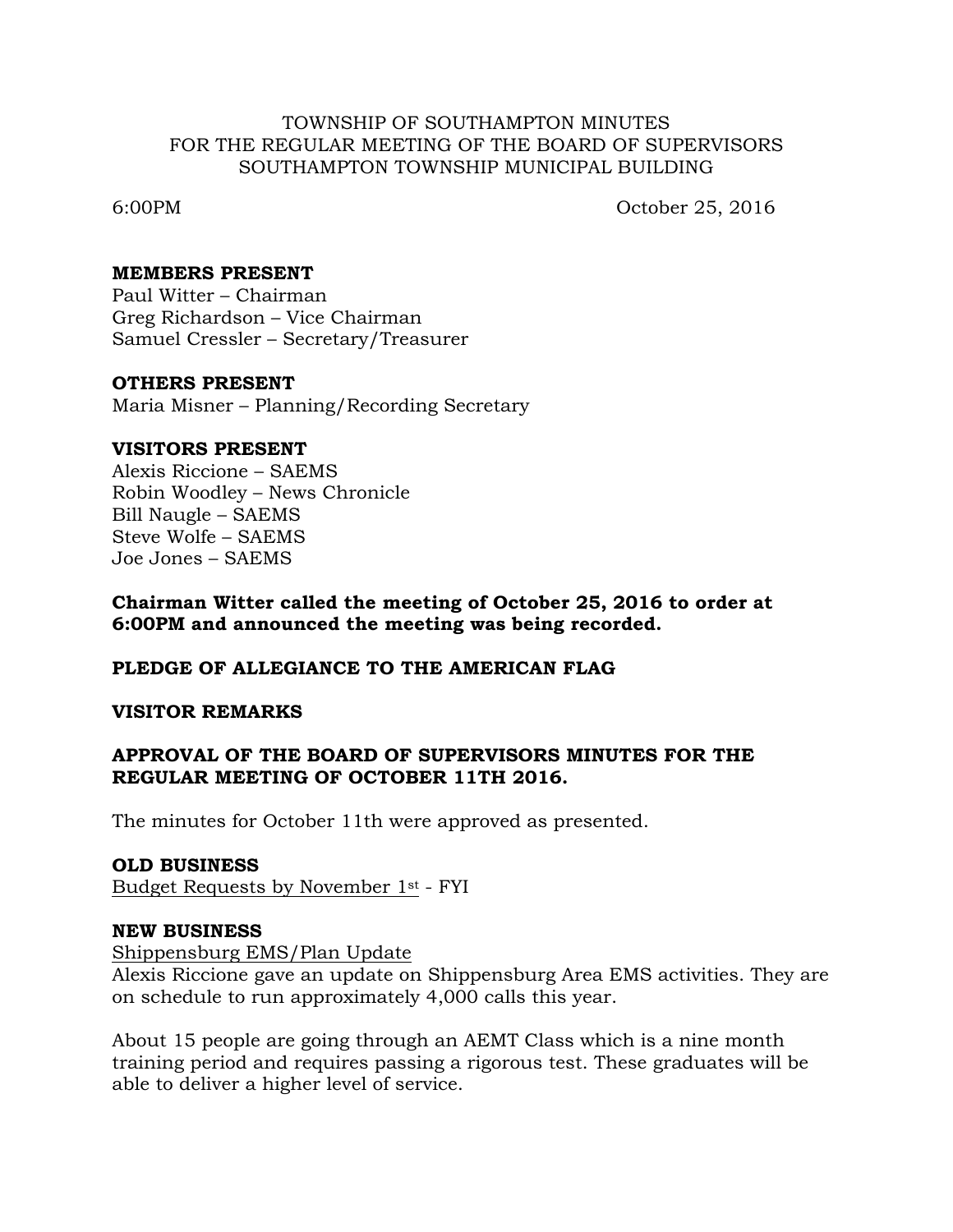William Naugle stated that they have been to Shippensburg Borough, Shippensburg Township and Southampton Cumberland Township and are asking to be put on a regular basis for a line-item for the budget for ambulance replacement.

Steve Wolfe added that unfunded mandates from the department of Health and State Regulations are making it difficult for them to make ends meet.

Supervisor Witter asked if they were getting reimbursed by insurance checks.

Mr. Naugle stated that they can bill for services, most of the bill is paid by insurances. Medicare is the largest one, but they only pay a portion.

There was further discussion regarding service and funding from the other municipalities.

Chairman Witter stated that the Board will consider their request for ambulance funding.

CFJMA Grant Funding Support –

Samuel Cressler stated that CFJMA is looking for letters of support in order to get \$500,000 in grants. It is no cost to the Township.

MOTION: Supervisor Cressler moved to send a letter of support to CFJMA. Supervisor Richardson seconded the motion which passed unanimously.

2017 Employee Health Care Plan Dec 1 to Nov 30

MOTION: Supervisor Richardson moved to approve the Capital Blue Cross Healthy Benefits PPO 0.015pdrx offered through PA Chamber Insurance effective 12/1/2017. Supervisor Witter seconded the motion which passed unanimously.

Authorize CPA Firm to Complete Audit for 2016

Samuel Cressler stated that in the 2<sup>nd</sup> class Township Code it requires a vote to have the auditors perform an audit.

MOTION: Supervisor Cressler moved to hire Smith, Elliot and Kerns to perform the yearly audit. Supervisor Richardson seconded the motion which passed unanimously.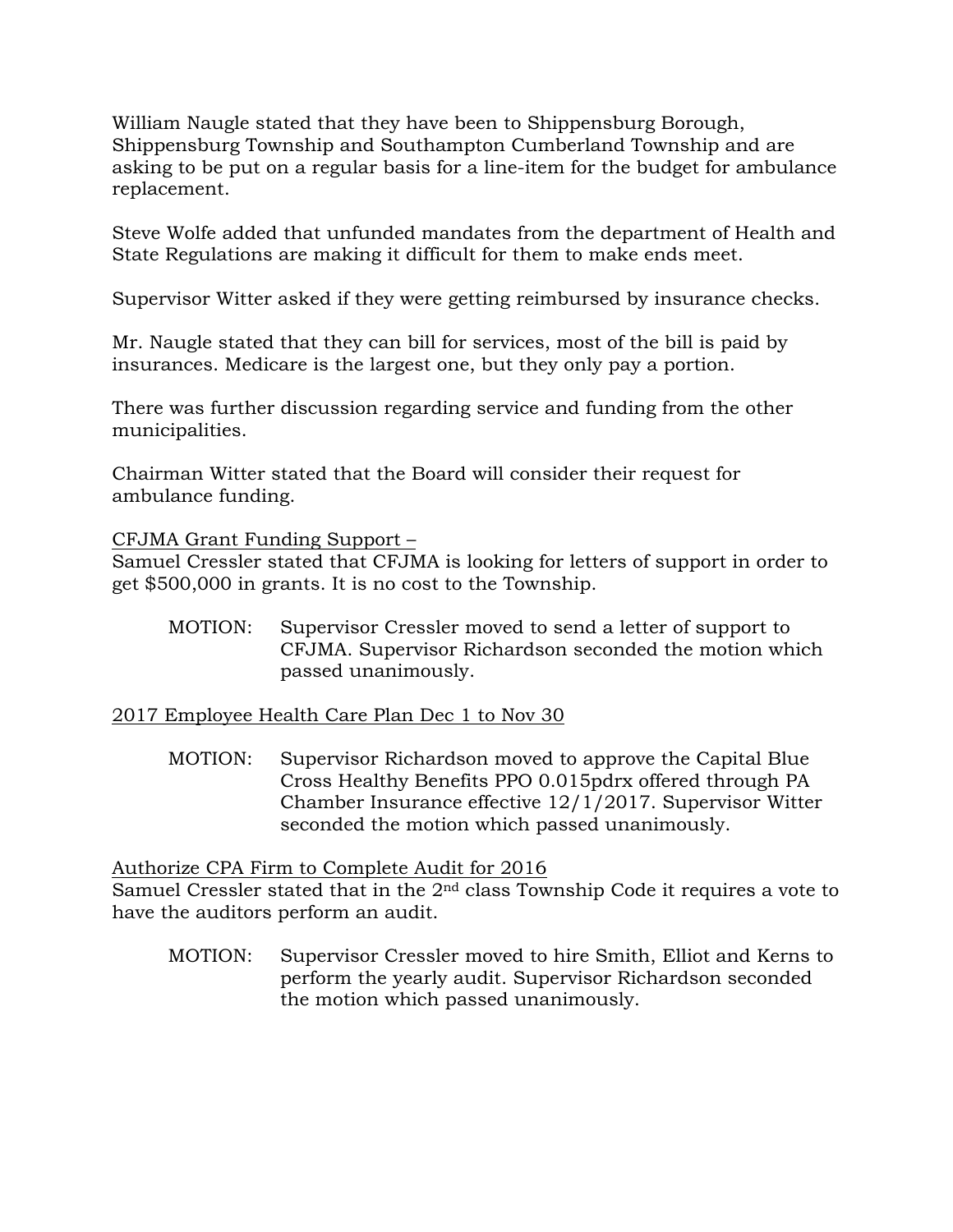# SALDO and Zoning Ordinance Amendments

Maria Misner stated that the SALDO and Zoning Ordinance Amendments were looked at by the Township Planning Commission the previous week. They had a few changes that were already incorporated into the version presented that evening.

MOTION: Samuel Cressler moved to have the Supervisors review both the SALDO and Zoning Ordinance Amendments. After changes are incorporated by Mr. Cormany, the Amendments will be forwarded to Franklin County Planning Commission for review. Paul Witter seconded the motion which passed unanimously.

# **SUBDIVISIONS**

# SD2016-014 – Volvo-Stormwater & Access Road

The overall master stormwater plan was completed at the request of the Franklin County Conservation District. Volvo was asked that the next time a plan was submitted that they anticipate all future development and design the stormwater accordingly. The plan also shows a new access road. A lighting schedule was submitted, but the lighting is not needed at this point. A note will be added to the plan indicating that any future phases will require lighting. Maria Misner stated that the remaining stormwater comments in the Township are minor.

- MOTION: Supervisor Witter moved to approve the Waiver of Plan Scale 700.1. Greg Richardson seconded the motion which passed unanimously.
- MOTION: Supervisor Richardson moved to approve SD2016-014 Volvo Stormwater and Access Road foregoing Number 4 on Tim Cormany's letter of October 5th which would delay the lighting requirements until such time as they are needed. The approval is conditional pending the other engineer's comments are satisfied. Supervisor Witter seconded the motion which passed unanimously.

SD 2016-015 Shippensburg Borough – Biosolid Storage Pad for WWTP The plan is for an 11,316sf biosolid storage pad similar to the two existing pads on site.

Letters from Tim Cormany and Ryan Clark indicated that the overall design is complete, but more detail is needed. Maria has received fire chief review with no comment.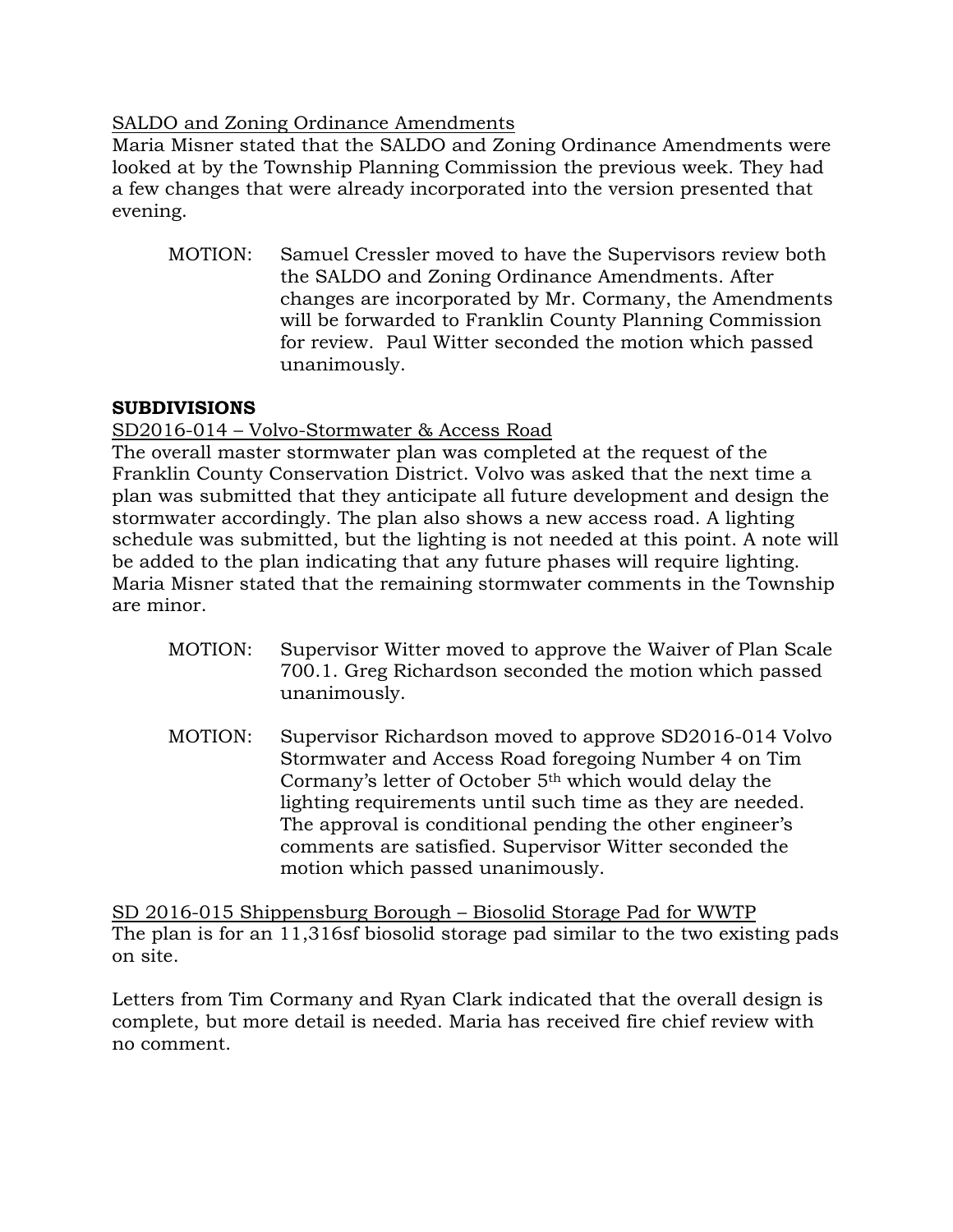MOTION: Supervisor Witter moved to approve the SD 2016-015 Shippensburg Borough Biosolid Storage Pad for the Waste Water Treatment Plant provide comments #2 through #8 from Tim Cormany's letter of October 13th are addressed and #5 is changed from "should" to "shall" and all stormwater comments are addressed from Ryan Clark's letter of October 18th. Supervisor Witter seconded the motion which passed unanimously.

# SD2016-016 Marcus Zimmerman – 906.2 Stormwater Waiver Request

MOTION: Supervisor Witter moved to approve the Waiver Request for 906.2 Marcus Zimmerman. Greg Richardson seconded the motion which passed unanimously.

SD2016-017 – Darwin Horst – 906.2 Stormwater Waiver Request Due to the fact that the request was under the 5,000sq. ft., stormwater requirements were not required, no action was taken. Mr. Horst can build his building.

# **REPORTS OF TOWNSHIP OFFICIALS AND AGENCIES**

Solicitor Carol Redding – USX – Mrs. Redding will be meeting with Judge Myers and Hubert Gilroy November 30th, in person in Chambersburg to updating the status with the court.

Enforcement Ordinance – Mrs. Redding is working with Doug to come up with an enforcement tool for the November 9th meeting. The goal of this ordinance is to consolidate all ordinances that have fines associated into one ordinance. She would like to advertise and have it adopted by the end of the year.

Violation with a Landlord/Tenant situation. It is technically a violation of the landlord/tenant due to the license requirements. However; the landlord is not able to get into the property due to the tenant's resistance.

CVRDC Agreement – Solicitor Redding felt there is no need to change language, it is fine the way it is.

Supervisor Richardson asked if the Enforcement Ordinance is being compared with other municipalities.

Solicitor Redding replied that she has looked at other sources to get similar style. She will be submitting it to PSATS for a legal review. If it does pass, it will be submitted to PSATS as a model ordinance because a lot of other municipalities are having the same problems in this area that Southampton Township is; however no other municipalities have implemented an ordinance of this type.